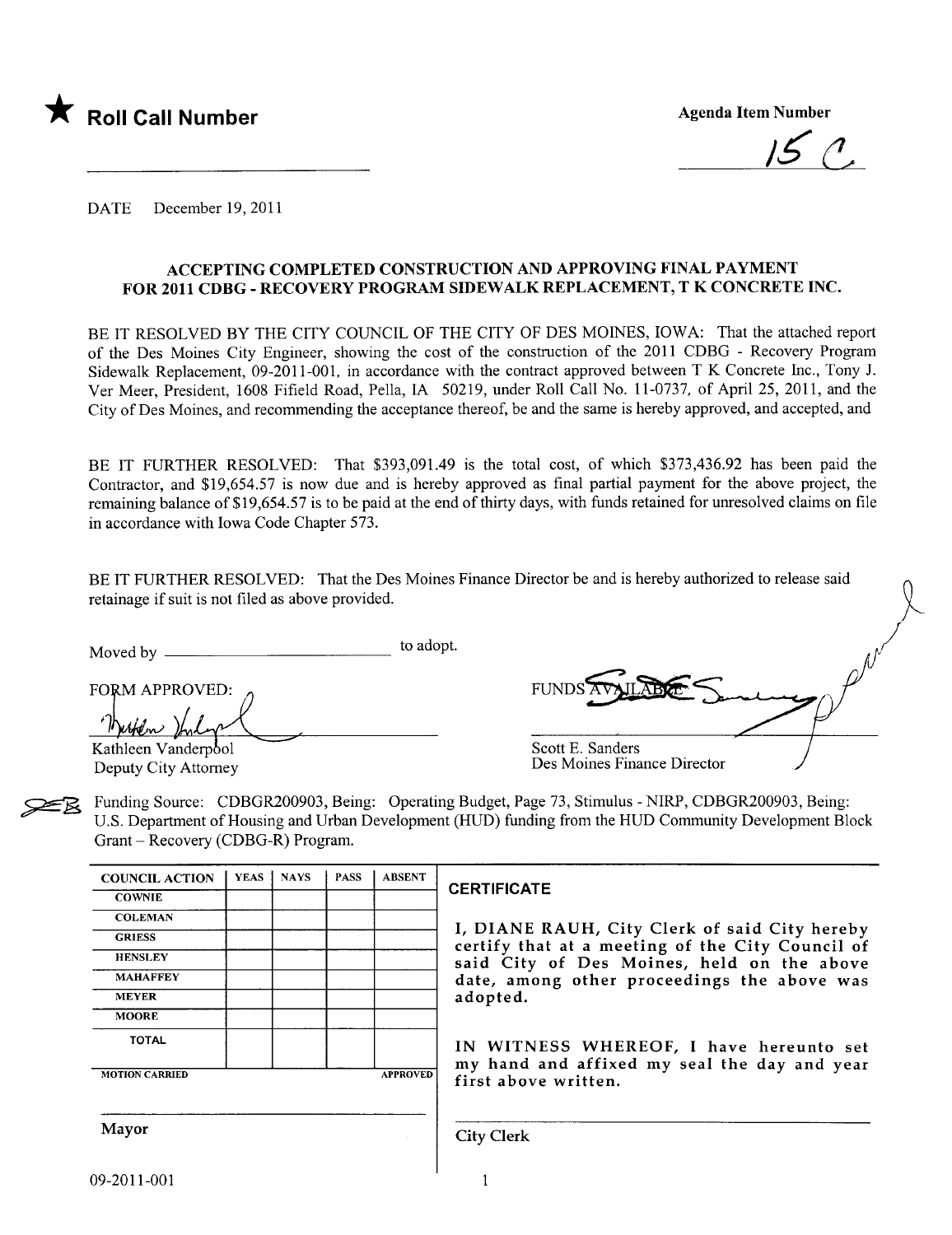

## PROJECT SUMMARY

## 2011 CDBG - Recovery Program Sidewalk Replacement

## Activity ID 09-2011-001

On April 25,2011, under Roll Call No. 11-0737, the Council awarded the contract for the above improvements to T K Concrete Inc., in the amount of \$384,550.00. Tabulated below is a history of project change orders.

| Change<br>Order No. | <b>Initiated By</b> | <b>Description</b>                                   | Amount       |
|---------------------|---------------------|------------------------------------------------------|--------------|
|                     | Engineering         | 11/21/2011                                           | \$8,541.49   |
|                     |                     | To adjust quantities to As-Built amounts.            |              |
|                     |                     | <b>Original Contract Amount</b>                      | \$384,550.00 |
|                     |                     | <b>Total Change Orders</b>                           | \$8,541.49   |
|                     |                     | <b>Percent of Change Orders to Original Contract</b> | 2.22%        |
|                     |                     | <b>Total Contract Amount</b>                         | \$393,091.49 |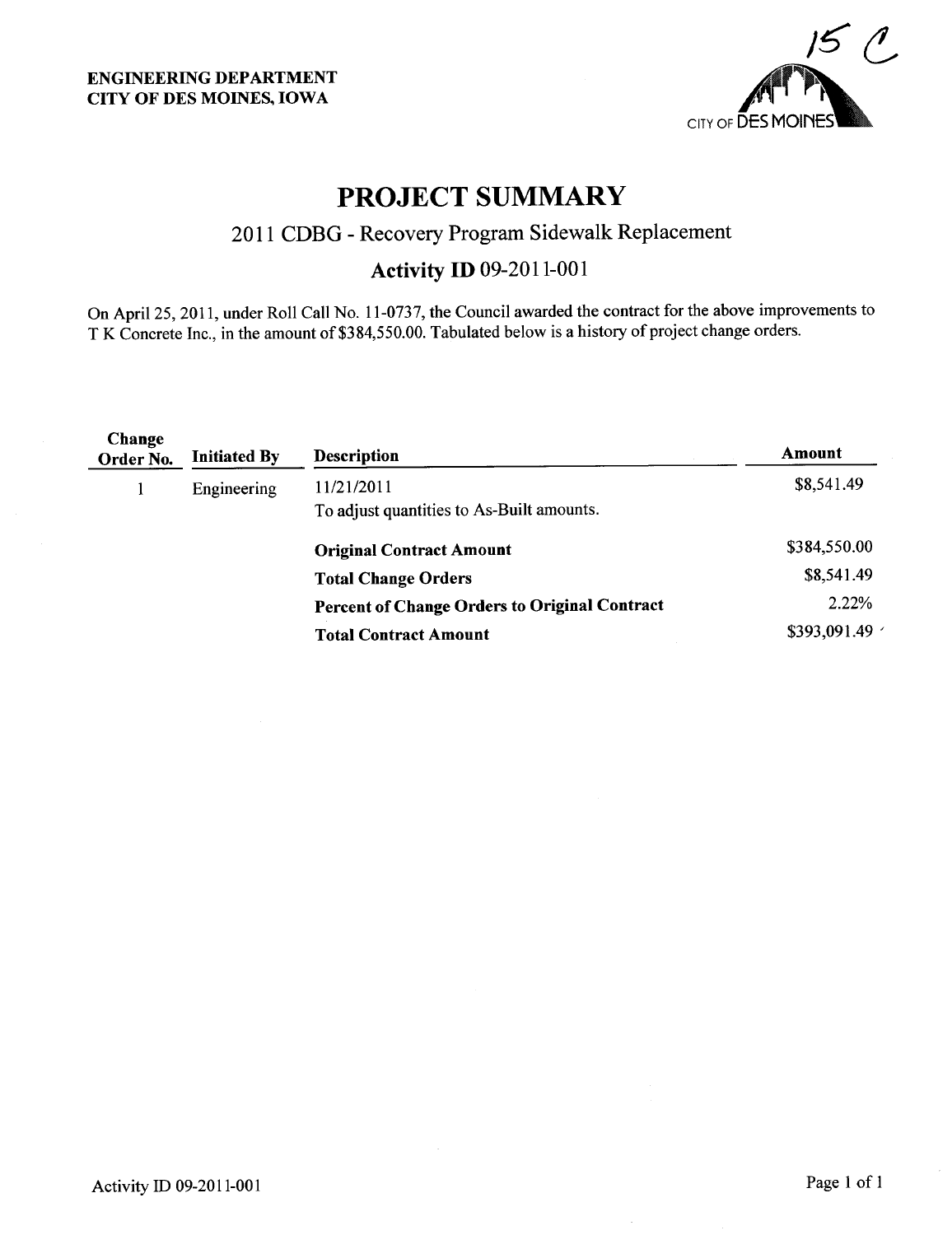

December 19, 2011

#### CERTIFICATION OF COMPLETION

#### AGENDA HEADING:

Accepting completed construction and approving final payment for the 2011 CDBG - Recovery Program Sidewalk Replacement, T K Concrete Inc..

#### SYNOPSIS:

Approve the Engineer's Certification of Completion, accept construction of said improvement, and authorize final payment to the contractor.

#### FISCAL IMPACT:

Amount: \$393,091.49 As-Built Contract Cost

Funding Source: CDBGR200903, Being: Operating Budget, Page 73, Stimulus - NIRP, CDBGR200903, Being: U.S. Department of Housing and Urban Development (HUD) funding from the HUD Community Development Block Grant - Recovery (CDBG-R) Program.

#### CERTIFICATION OF COMPLETION:

On April 25, 2011, under Roll Call No. 11-0737, the City Council awarded a contract to T K Concrete Inc., Tony J. Ver Meer, President, 1608 Fifield Road, Pella, IA 50219 for the construction of the following improvement:

2011 CDBG - Recovery Program Sidewalk Replacement, 09-2011-001

The improvement includes reconstruction of Class A and Class B Portland cement concrete sidewalks four (4) inches thick, (six (6) inches thick driveways), together with all appurtenances; in accordance with the contract documents at the Union Park, Highland Park, River Bend, and Woodland Heights Neighborhoods in Des Moines, Iowa. Sidewalks wil be replaced at locations inspected by the Public Works Department. Handicapped accessible ramps will also be constructed in the vicinity where sidewalks will be replaced

I hereby certify that the construction of said 2011 CDBG - Recovery Program Sidewalk Replacement, Activity ID 09-2011-001, has been completed in substantial compliance with the terms of said contract, and I hereby recommend that the work be accepted. The work commenced on April 24, 2011, and was completed on December 5, 2011.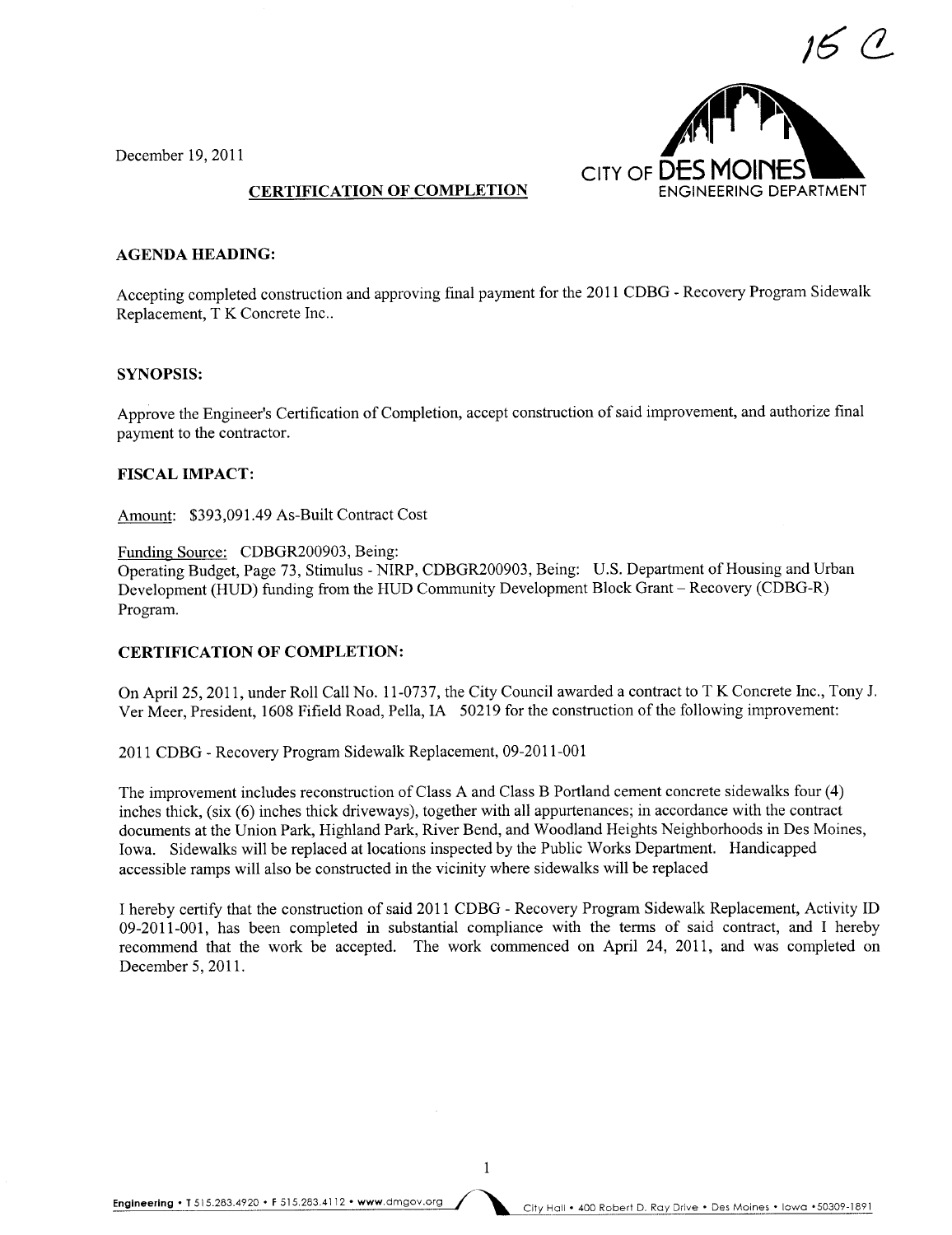$15 C$ 

I further certify that \$393,091.49 is the total cost of said improvement, of which \$373,436.92 has been paid the Contractor and \$19,654.57 is now due and is hereby approved as final parial payment for the above project, the remaining balance of \$19,654.57 is to be paid at the end of thirty days, with funds retained for unresolved claims on fie in accordance with Iowa Code Chapter 573. The amount of completed work is shown on the attached Estimate of Construction Completed.

ALE Brewer 4

Jeb E. Brewer, P.E. Des Moines City Engineer